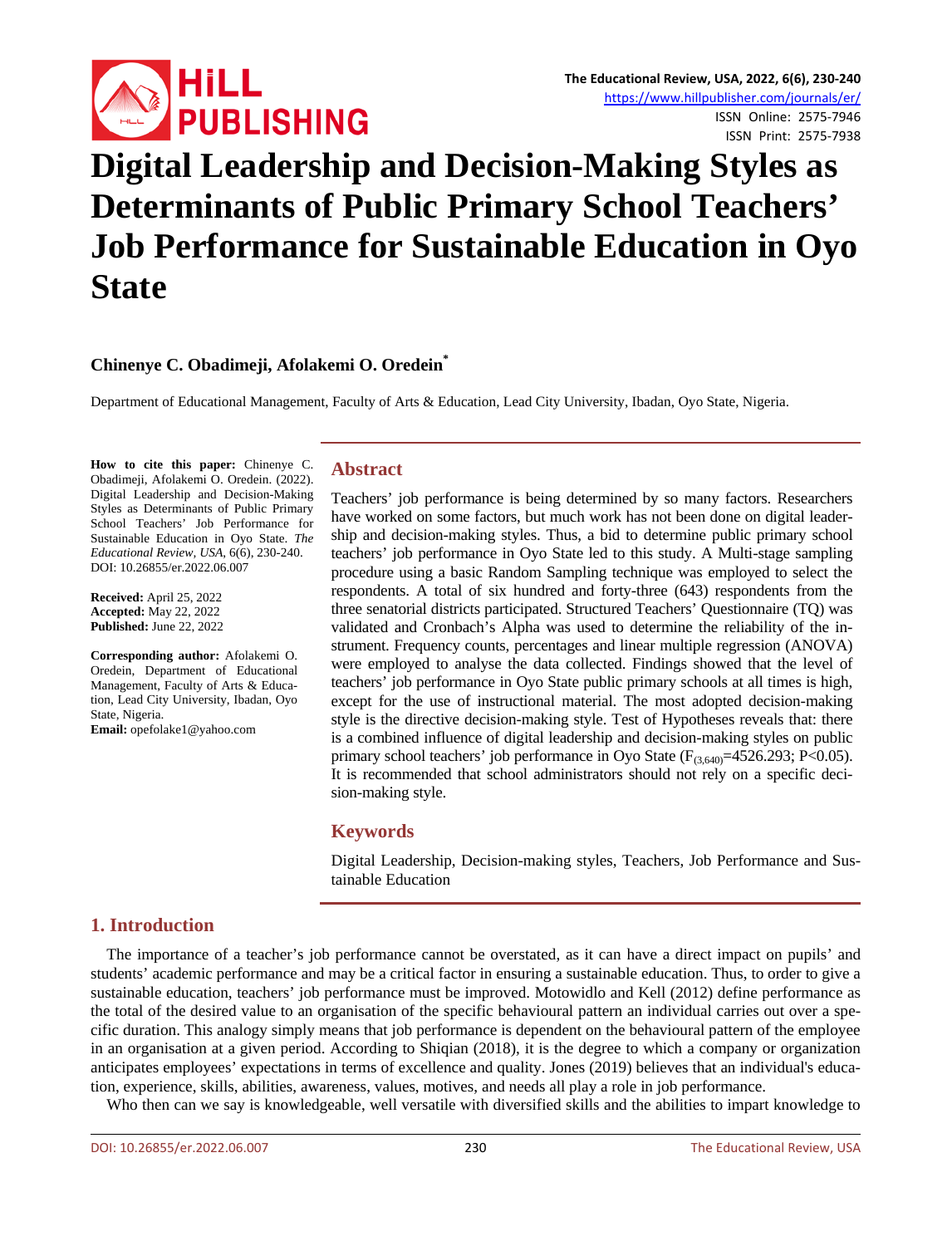learners in the teaching field for sustainable education?—a teacher. A teacher is a person who transfers knowledge to the learners. Sobakh (2017) defines a teacher as an individual who is competent and has acquired certification in Nigeria Certificate in Education (NCE), Bachelor degree in Education (B.Ed.), among others. Thus, professional teachers' should have the following competencies: first is professional competence. It simply means that teachers' should have a broad knowledge of the subject matter that will be taught. He or she should know the theoretical concept, be able to choose the appropriate teaching method and use various teaching methods in the learning process. Again, teachers should have pedagogic competence. Pedagogical competence is the ability to manage the teaching-learning process. Teachers' job performance plays an essential role in the overall commitment and productivity of a school. Adeyemo, Sehoole, and Cueno (2015) ascertain that educational background, qualification and experience are vital factors in determining teachers' job performance. It has been observed over time that the teachers' job performance is dwindling. In the 80s, teachers are ready to go the extra mile with low Intelligent Quotient pupils. Nowadays, some teachers seem to be leaving junk class works for private lesson teachers or parents to handle. More so, now, that the world is globalized, teachers need to be technologically inclined to give relevant and recent information to students. However, people learn by example, if teachers have to be technologically inclined then the school administrators have to be as well. To increase teachers' job performance for sustainable education, school administrators as leaders should improve on themselves digitally.

Digitalization is the process of transformation using computer technology and the internet to access information and transform business operations in an organisation. It implies turning the business operations into digital form. According to Nantermu (2020), digitalization is the use of Microsoft programs to innovate or rebrand the output of an organisation and value-producing opportunities. These value-producing opportunities bring about changes that society is yeaning. Digitalization is beyond the use of computers in an organisation but rather the use of Microsoft programs in increasing the value of the product. In an educational setting, it is a term that connotes the use of digital technology and Microsoft programs between the teachers and the pupils in other to impact learning to the learners either within or outside an institution. It is then vital that school administrators take a look at the value-producing opportunities for sustainable education to develop teachers' job performance through one of their managerial functions known as decision-making.

Decision-making is regarded as the cognitive process resulting in the best selection or a course of action among several alternative possibilities which could be based on the information at the disposal of the leader. It is a fundamental function in management that reflects the success and failure of an organisation. Specifically, Bryson (2006) explains the decision-making styles inventory that has been employed in this study which is based on four driving forces and situations confronting the decision-makers. It categorizes a decision-maker into four basic decision styles namely: directive decision-making style, conceptual decision-making style, analytical decision-making style, and behavioural decision-making style. A directive decision-making style is a style that relies on an autocratic model where the person in charge uses their knowledge and experience to choose the best course of action. Hodgetts and Legar (2005) believes that autocratic leaders are more directive, and leaders who use such directive decision-making style are quite rational, efficient and logical yet they have a "low tolerance for ambiguity and low cognitive complexity". Onley (2019) views behavioural decision-making style as a style made from the impressions of the subordinates' suggestions and focuses on communication. Leaders mainly have a strong concern for people and are open to suggestions. Conceptual decision-making style is a decision-making style that seems to have in-depth on a situation. Leaders make use of updated information and intuition in considering many alternatives when making decisions. Antonie (2015) believes that they solve problems through creativity and are risk-takers. The analytical decision-making style is characterized by leaders who have a greater tolerance for ambiguity. However, Mahmoud, Ghazi, and Wang (2016) believes that they are not fast in making a decision but enjoy having different written reports.

Many studies have been carried out to verify how leadership styles affect teachers' job performance in a school. For instance, a study was carried out by Imhangbe, Okecha, and Obozuwa (2018) on the influence of principal leadership styles on teachers' job performance in public senior secondary schools in Edo State Central Senatorial District, Nigeria. From the study, a school administrator who uses a participatory or laisser-faire leadership style has a more direct positive impact on teachers' job performance.

To buttress this, researcher Kerrigan (2020) studied a postulated theory known as the Vroom-Yetton-Jago Normative Decision-making style. It suggests that there is no best decision-making style but rather a good decision-making style can be determined by the situation at hand. Every individual seeks to advance in all endeavours. Teachers also desire to improve on their job performance which could be through training and re-training (seminars, workshops and conferences among all others). In other words, digital leadership and decision-making styles with the conscious effort of teachers would improve teachers' job performance for sustainable education.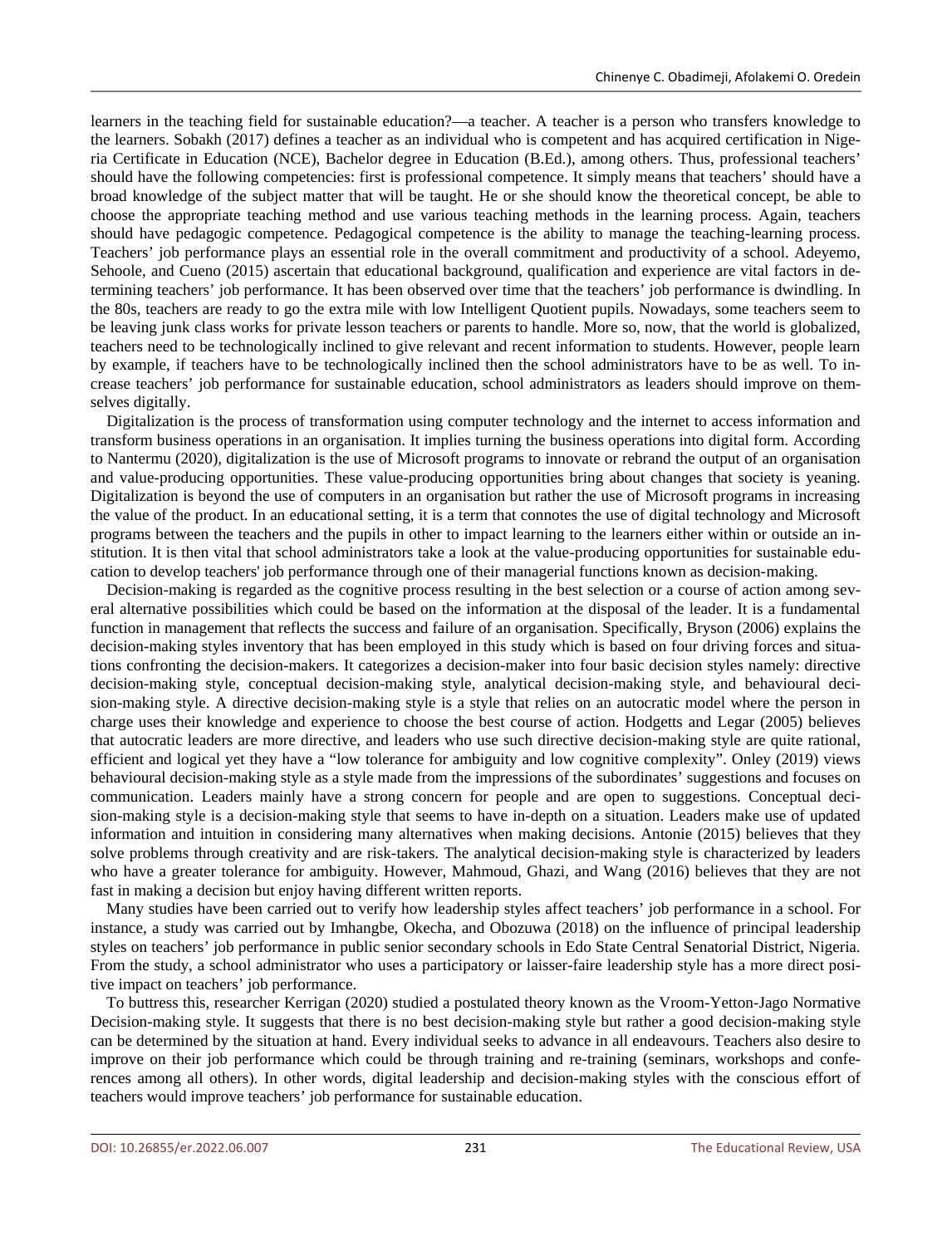In the outbreak of COVID-19 in Nigeria (2020), many leaders' especially educational leaders find it difficult to achieve educational set goals. This is probably because one of the basic functions of a public primary school administrators' known as decision-making was done mostly using a directive decision-making style when the need arises and also, public primary school teachers were not digitalized. In Oyo State, educational institutions were closed down to avoid the rapid spread of the COVID-19 virus. This act not only affected teachers' job performance, but also altered the academic performance of both students and pupils in the State.

# **1.1 Statement of the Problem**

In achieving the goals and objectives of Primary Education in Oyo State as stated in the National Policy of Education, it is cogent that school administrators become digitalized. From experience as a primary school teacher, it has been observed that the public primary school teachers' job performance seems to be diminishing and not encouraging, especially in the area of digitalization which has introduced a new paradigm shift in education. Many teachers' are not digitally inclined which somehow have been reflecting on their job performance and invariably seems to be affecting pupils' academic performance. This could be due to many reasons, one of which could be that the school leaders are not also digitally inclined. This thought was mirrored during the COVID-19 pandemic when all things were put to halt, whereby the Federal Government had to close down all schools for more than five months in other to curb the spread of the virus which ought not to be if the educational leaders, especially at the primary school level which happens to be the foundation of education have been proactive towards being digitalized. The primary level of education received much impact of the negative effects of the new paradigm shift where most pupils could not access education, rather, they resulted in watching cartoons and playing within the neighbourhoods. But later, some private primary schools started using Zoom, WhatsApp and Jisti applications for teaching-learning activities. The pandemic met almost everyone especially in Nigeria unprepared unlike other nations such as Japan, China, the USA, Germany, and United Kingdom among others where education was not much affected. It becomes a concern for school leaders to make an appropriate decision towards developing and improving public primary school teachers' job performance for sustainable education and to achieve the educational stated objectives. Research works have been carried out on some studies but among them is leadership decision-making styles (Kerrigan, 2020). Much work has not been done on digital leadership and decision-making styles on public primary school teachers' job performance for sustainable education in Oyo State which is much more applicable in our present world. To this end, this study will investigate the influence of digital leadership and decision-making styles on public primary school teachers' job performance for sustainable education in Oyo State.

# **1.2 Aim and Objectives of the Study**

This study aimed to investigate the influence of digital leadership and decision-making styles on public primary school teachers' job performance for sustainable education in Oyo State.

The specific objectives are to:

- 1) identify the level of public primary school teachers' job performance for sustainable education in Oyo State primary schools;
- 2) identify the most adopted decision-making style by the public primary school leaders (school administrators) for sustainable education in Oyo State public primary schools;
- 3) ascertain the extent to which public primary school leaders (school administrators) are digitalized for sustainable education in Oyo State;
- 4) examine the combined influence of public primary school digital leadership (school administrators) and decision-making styles (directive decision-making style, analytical decision-making style, behavioural decision-making style and conceptual decision-making style) on public primary school teachers' job performance for sustainable education in Oyo State;
- 5) examine the relative influence of public primary school digital leadership (school administrators) decision-making styles (directive decision-making style, analytical decision-making style, behavioural decision-making style and conceptual decision-making style) on public primary school teachers' job performance for sustainable education in Oyo State.

# **1.3 Research Questions**

This study aimed to investigate how digital leadership and decision-making styles influence public primary school teachers' job performance for sustainable education in Oyo State. In the light of the above, the study seeks to investigate the following questions: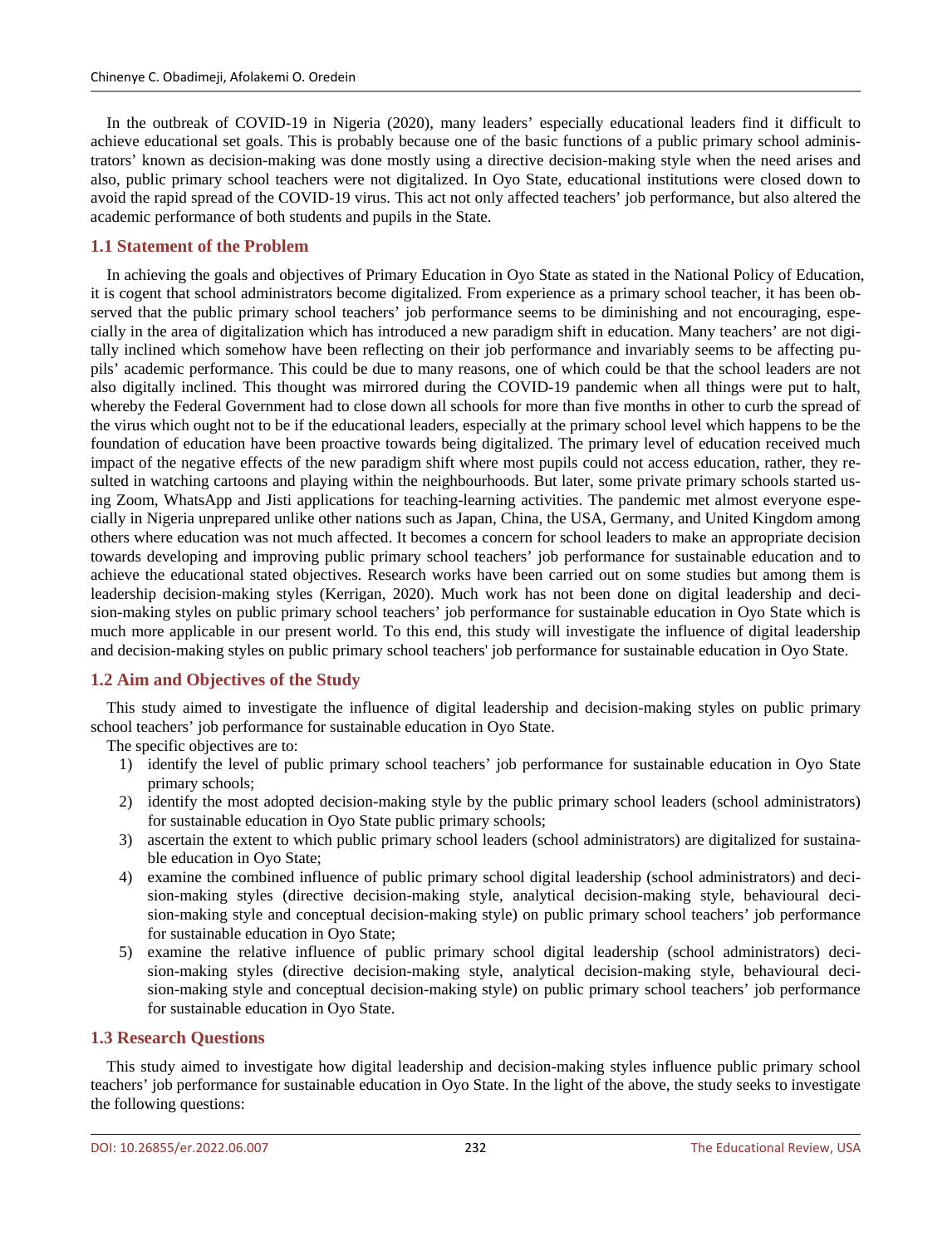- 1) What is the level of teachers' job performance for sustainable education in Oyo State public primary schools?
- 2) What is the most adopted decision-making style by the public primary school leaders (school administrators) for sustainable education in Oyo State public primary schools?
- 3) To what extent is public primary school leaders (school administrators) digitalized for sustainable education in Oyo State?

# **1.4 Hypotheses**

These hypotheses were formulated to be tested.

**Ho1:** There will be no significant combined influence of digital leadership and decision-making styles (directive decision-making style, analytical decision-making style, behavioural decision-making style and conceptual decision-making style) on public primary school teachers' job performance for sustainable education in Oyo State.

**Ho2:** There will be no significant relative influence of digital leadership and decision-making styles (directive decision-making style, analytical decision-making style, behavioural decision-making style and conceptual decision-making style) on public primary school teachers' job performance for sustainable education in Oyo State.

# **2. Methodology**

# **2.1 Design**

This study used a descriptive survey research design, aimed at collecting data on, and describing systematically, the characteristics, features or facts about public primary school teachers' job performance for sustainable education in Oyo State.

# **2.2 Selection of Participants**

Multi-stage, simple random sampling and purposive sampling techniques were used to get the exact sample from the target population of two thousand four hundred and fifty-four (2,454) public primary school teachers in the State. Sampling techniques were used to arrive at the sample of seven hundred and twenty-three (723) from the selected schools in the seven local governments of the State representing the three senatorial districts in Oyo State.

# **2.3 Procedure for Data Analysis**

The triangulation method was used to elicit information from the respondents. A self-structured Teachers' Questionnaire (TQ) was created, whose items were generated from the content of the study to give answers to the research questions and either to accept or reject the stated hypotheses in the study. A pilot survey was purposely conducted on different respondents who also had the attributes or characteristics of the sampled population. However, the structured questionnaire and interview guide was subjected to both content validity and face validity and the reliability index obtained was 0.793. The structured interview guide was used among school administrators while the questionnaire was used on public primary school teachers in Oyo State. The structured interview guide was used to ascertain the comparison on the filled questionnaire by the public primary school teachers from each sampled school in Oyo State. The questionnaire titled Teachers' Questionnaire (TQ) was in three sections: sections A, B and C. Section A contained respondents' demographic data, where respondents filled their bio-data such as sex, qualification, and years of experience among others. Section B comprised items of Likert-type scale questions which were derived from the content to give answers to research questions raised. Section C contained items of fixed response type. This section determined the acceptance or rejection of each hypothesis.

# **2.4 Ethical Consideration**

Ethical guideline relating to data collection, analysis and interpretation of research as specified by Lead City University was followed.

# **2.5 Analysis of Data**

Descriptive statistics like frequency, mean, standard deviation and percentage were employed to measure sections A and B of the structured questionnaire. The inferential statistical tool is known as Linear Multiple Regression Analysis (ANOVA) was employed to determine the significant influence of the independent variables on the dependent variable at a 5% level of significance.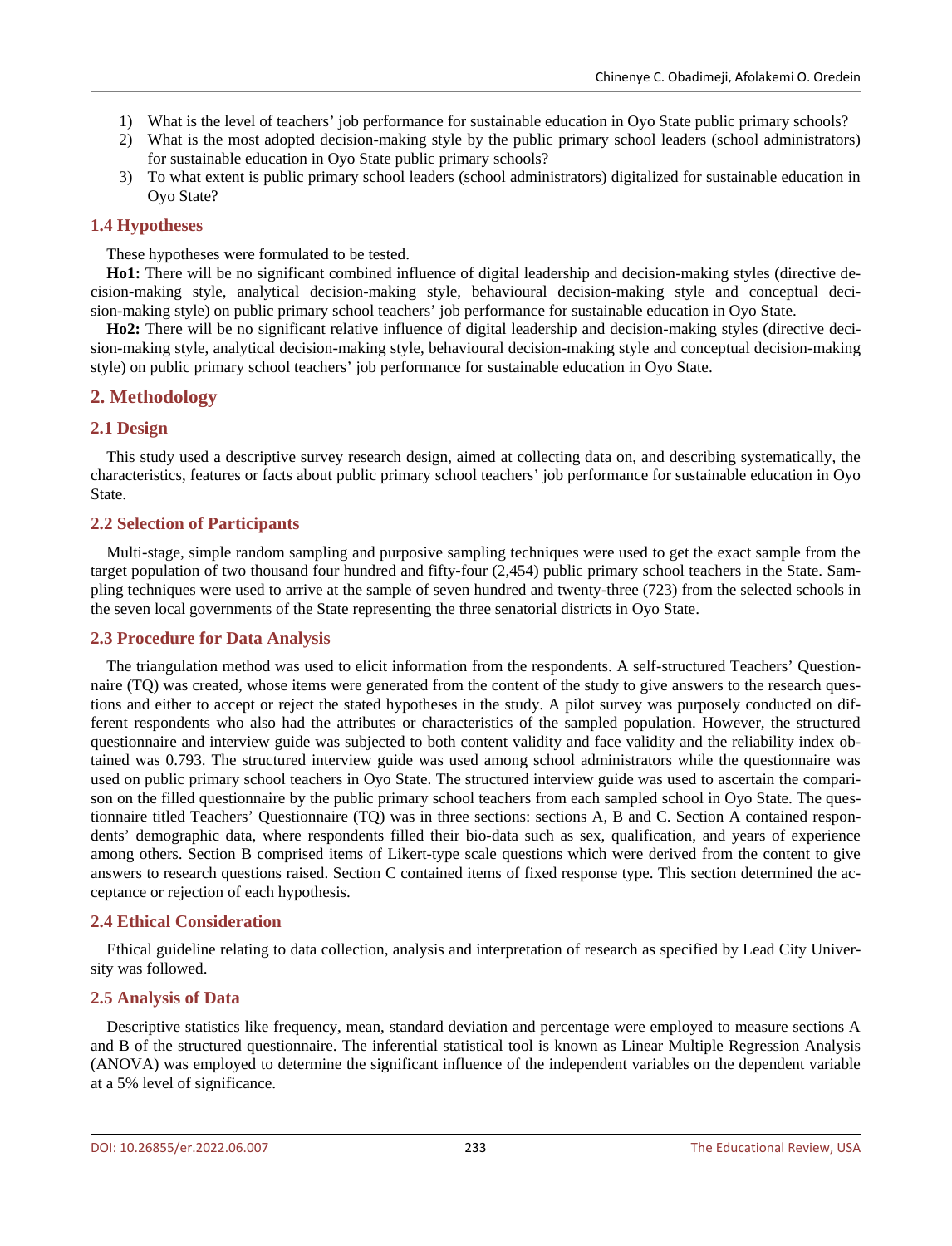# **3. Results**

# **3.1 Presentation of Demographic Data**

| Gender    | Frequency                    | Percentage |  |  |  |  |  |  |
|-----------|------------------------------|------------|--|--|--|--|--|--|
| Female    | 468                          | 72.7       |  |  |  |  |  |  |
| Male      | 176                          | 27.3       |  |  |  |  |  |  |
| Total     | 644                          | 100.0      |  |  |  |  |  |  |
|           | <b>Highest Qualification</b> |            |  |  |  |  |  |  |
| $N\rm CE$ | 272                          | 42.2       |  |  |  |  |  |  |
| B. Ed     | 300                          | 46.6       |  |  |  |  |  |  |
| M. Ed     | 72                           | 11.2       |  |  |  |  |  |  |
| Total     | 644                          | 100.0      |  |  |  |  |  |  |
|           | <b>Years of Experience</b>   |            |  |  |  |  |  |  |
| $0 - 10$  | 368                          | 57.1       |  |  |  |  |  |  |
| $11v-20$  | 212                          | 32.9       |  |  |  |  |  |  |
| $21 - 30$ | 64                           | 9.9        |  |  |  |  |  |  |
| Total     | 644                          | 100.0      |  |  |  |  |  |  |

**Table 1. Showing the demographic of the respondents**

Field Survey, 2021

Table 1 shows the demographic data of the respondents. It is sub-divided into different sections: gender, qualification and years of experience. The gender section depicts that the female gender has the highest percentage than the male counterparts. The female gender has a percentage of 72.7% over the male counterpart with 27.3%. This implies that in Oyo State public primary schools, there are more female-gendered teachers than the male counterpart. This could be that at the primary level, pupils still need tender care from their mothers, especially at the first three classes in public primary school (primary one-primary three) and this care can be gotten from a female gender who can take the place of a mother in the school setting.

The qualification section depicts the highest qualification of the respondents. It indicates that Bachelor of Education (B.Ed) /B.Sc (Ed)/ B.A (Ed) has the most used qualification with the highest percentage of 46.6% followed by Nigeria Certificate in Education (NCE) of 42.2% and the least is Master of Education (M.Ed) with the percentage of 11.2%. This implies that most qualification obtained by public primary school teachers in Oyo State public primary school is B.Ed. Gone are the days when Nigeria Certificate in Education (NCE) was the main requirement for teachers at the primary levels. With the improvement to teachers' job qualification at the public primary schools, it is believed that there will be invariably improvement on public primary school pupils' academic achievement.

The years of experience depicts public primary school teachers' years of experience. The years of experience of individual teachers differ. From the 0-10 years of experience has the highest frequency of 57.1%, followed by 11-20 years of experience at 32.9% and the least is 21-30 years of experience at 9.9%. From the above, the implication of this is that there is the possibility of recent recruitment from the Oyo State government that has led to a sharp increase in the number of years of experience (0-10 years) of the individual public primary school teacher in the State. Invariably, there is more youth among the public primary school teachers in Oyo State. This could also mean that there is the tendency that most of the teaching personnel recruited by the State government in the public primary schools have B.Ed. /B.Sc. (Ed)/ B.A (Ed). It can also be deduced that the number of years of experience (21-30years of experience) has the least percentage of 9.9%. This could be due to age, retrenchment, retirement, falsification of certificates and death among others.

# **3.2 Presentation of Research Questions**

## **3.2.1 Research Question 1**

What is the level of teachers' job performance for sustainable education in Oyo State public primary schools?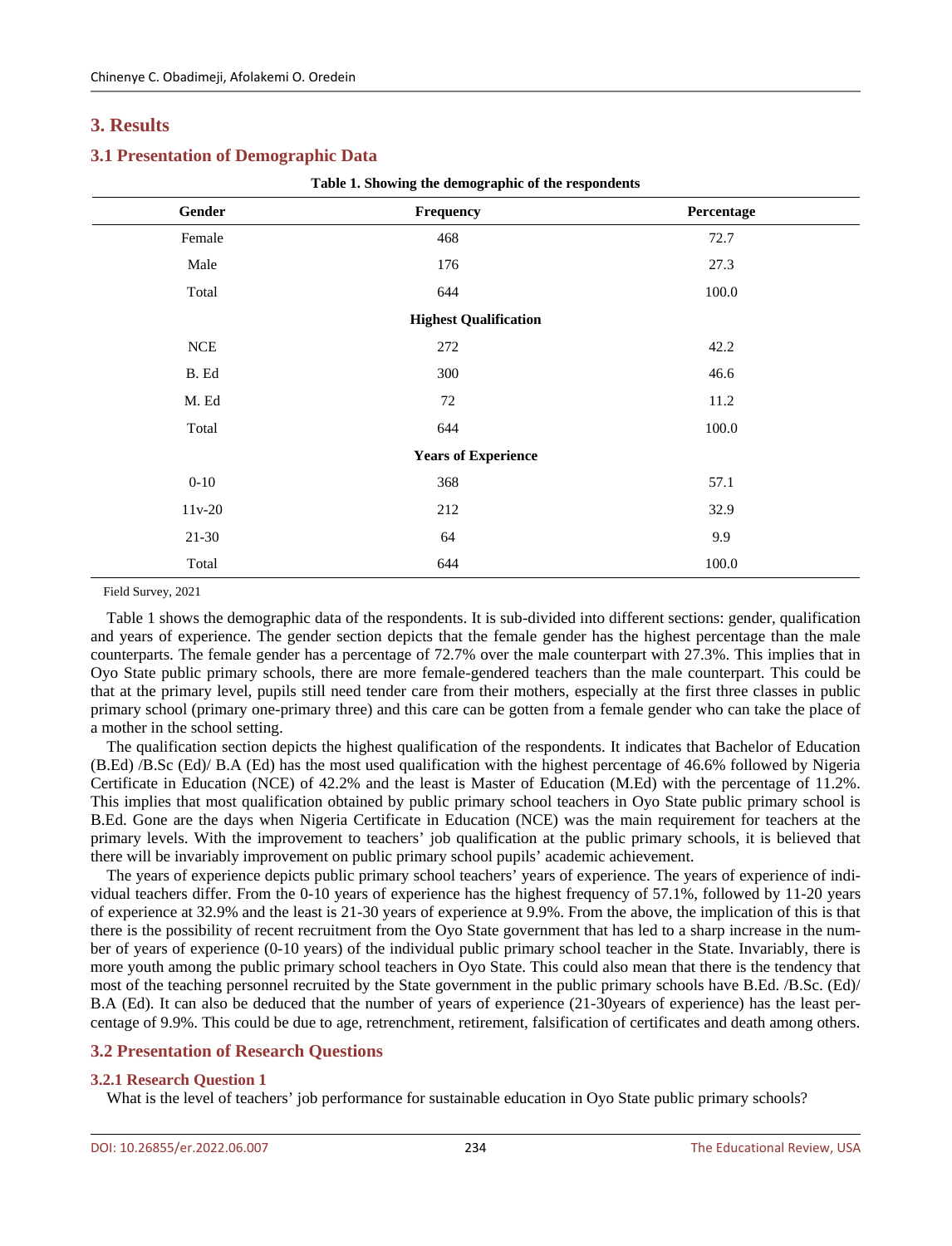Table 2 reveals that the level of public primary school teachers' job performance for sustainable education in Oyo State is high (3.50). The table reveals that at all times, teachers commence teaching from known to unknown. Having the highest percentage of 76.4%. The least is the use of instructional material(s) when teaching with the lowest per cent of 43.5%. This means that public primary school teachers often use instructional material when teaching in the classroom.

|                                                               | (AT) |      | (OF) |      | (ST) |     | (NA)           |              |      |           |
|---------------------------------------------------------------|------|------|------|------|------|-----|----------------|--------------|------|-----------|
| $\mathbf{T}$<br>S/N<br><b>Items</b>                           | Freq | (%)  | Freq | (%)  | Freq | (%) | Freq           | (%)          | Mean | <b>SD</b> |
| 1. attend school regularly                                    | 404  | 62.7 | 208  | 32.3 | 32   | 5.0 | $\overline{0}$ | $\mathbf{0}$ | 3.58 | 0.59      |
| 2. resume school before 7.30am                                | 328  | 50.9 | 288  | 44.7 | 28   | 4.3 | $\overline{0}$ | $\mathbf{0}$ | 3.40 | 0.58      |
| 3. carry out any assigned duties without grudges              | 344  | 53.4 | 244  | 37.9 | 44   | 6.8 | 12             | 1.9          | 3.43 | 0.70      |
| 4. carry out duties assigned to me with best of my<br>ability |      | 52.2 | 280  | 43.5 | 24   | 3.7 | $\overline{4}$ | 0.6          | 3.40 | 0.60      |
| 5. know my pupils by their names                              |      | 56.5 | 224  | 34.8 | 48   | 7.5 | 8              | 1.2          | 3.47 | 0.69      |
| 6. interact with my pupils regularly                          |      | 50.9 | 280  | 43.5 | 32   | 5.0 | $\overline{4}$ | 0.6          | 3.45 | 0.62      |
| 7. use instructional material(s) when teaching                |      | 43.5 | 316  | 49.1 | 48   | 7.5 | $\overline{0}$ | $\mathbf{0}$ | 3.36 | 0.62      |
| 8. commence my teaching from known to unknown                 |      | 76.4 | 136  | 21.1 | 16   | 2.0 | $\mathbf{0}$   | $\mathbf{0}$ | 3.74 | 0.49      |
| <b>Weighted Mean</b>                                          |      |      |      |      |      |     | 3.50           |              |      |           |

**Table 2. Showing the Level of Public Primary School Teachers' Job Performance for Sustainable Education in Oyo State**

## **3.2.2 Research Question 2**

What is the most adopted decision-making styles by the public primary school leaders (school administrators) for sustainable education in Oyo State public primary schools?

| Table 3. Showing the Adopted Decision-making Styles by the Public Primary School Leaders (School Administrators) for |
|----------------------------------------------------------------------------------------------------------------------|
| <b>Sustainable Education in Oyo State Public Primary Schools</b>                                                     |

|                                     | (AT) |               | (OF) |      | (ST) |        | (NA)     |                |
|-------------------------------------|------|---------------|------|------|------|--------|----------|----------------|
| <b>S/N Items</b>                    | Freq | $\frac{6}{6}$ | Freq | (%)  | Freq | $(\%)$ | Freq     | (%)            |
| 1. Directive decision-making style  | 264  | 41            | 236  | 36.6 | 140  | 21.7   | 4        | 0.6            |
| 2. Behavioral decision-making style | 132  | 20.5          | 256  | 39.8 | 240  | 37.3   | 16       | 2.5            |
| 3. Analytical decision-making style | 144  | 22.4          | 292  | 45.3 | 208  | 32.3   | $\theta$ | $\overline{0}$ |
| 4. Conceptual decision-making style | 156  | 24.2          | 388  | 60.2 | 96   | 14.9   | 4        | 0.6            |

Field Survey, 2021

Table 3 depicts the most decision-making style of public primary school administrators for sustainable education in Oyo State. The most adopted decision-making style by the public primary school leaders (school administrators) for sustainable education in Oyo State public primary schools is the directive decision-making style.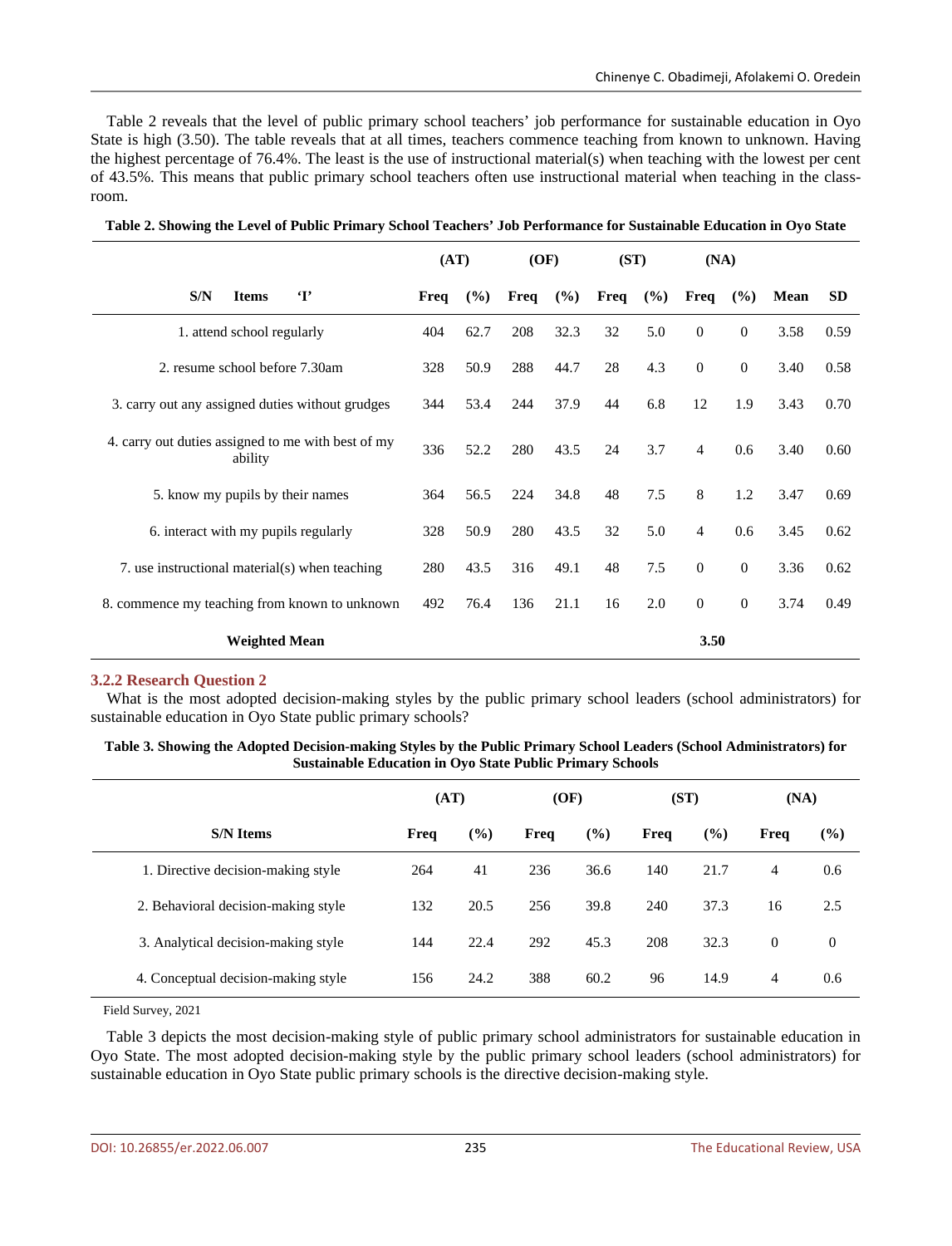### **3.2.3 Research Question 3**

To what extent is public primary school leaders (school administrators) digitalized for sustainable education in Oyo State?

| Table 4. Showing the extent of Digitalization of Public Primary School Leaders for Sustainable Education in Oyo State |  |  |  |
|-----------------------------------------------------------------------------------------------------------------------|--|--|--|
|-----------------------------------------------------------------------------------------------------------------------|--|--|--|

| (AT)                                                                               |      |      | (OF) |      | (ST) |         | (NA) |      |      |      |
|------------------------------------------------------------------------------------|------|------|------|------|------|---------|------|------|------|------|
| S/N Items                                                                          | Freq | (% ) | Freq | (% ) | Freq | $(\% )$ | Freq | (% ) | Mean | SD   |
| "My School Administrator"                                                          |      |      |      |      |      |         |      |      |      |      |
| 1. is an inventor with divers creativity at any given<br>time                      | 48   | 7.5  | 396  | 61.5 | 164  | 25.5    | 36   | 5.6  | 2.71 | 0.68 |
| 2. as a dynamic nature and strives to achieve the<br>school set goals              | 96   | 14.9 | 300  | 46.6 | 196  | 30.4    | 52   | 8.1  | 2.68 | 0.82 |
| 3. communicates and receives feedback from subor-<br>dinates                       | 228  | 35.4 | 200  | 31.1 | 168  | 26.1    | 48   | 7.5  | 2.94 | 0.96 |
| 4. participates in a global vision to derive change                                | 80   | 12.4 | 296  | 46.0 | 228  | 35.4    | 40   | 6.2  | 2.65 | 0.78 |
| 5. invents connectivity with others                                                | 60   | 9.3  | 132  | 20.5 | 216  | 33.5    | 26   | 36.6 | 2.02 | 0.97 |
| 6. implements digital technology to create strong do-<br>mestic and global network | 32   | 5.0  | 164  | 25.5 | 200  | 31.1    | 248  | 38.5 | 1.97 | 0.92 |
| Weighted Mean                                                                      |      |      |      |      |      |         |      | 2.50 |      |      |

*Decision Rule:* Weighted mean < 2.50 means *Low*; 2.50 to 2.99 means *Moderate*; ≥ 3.00 mean *High*

Table 4 answers the above research question. From the table, the calculated weighted mean of 2.50 is the same as the calculated weight mean of the Likert scale. This implies that the public primary school leaders are moderately digitalized for sustainable education in Oyo State.

## **3.3 Presentation of Test of Hypotheses**

The two known hypotheses were formulated in this study and tested at a 0.05 level of significance. Multiple linear regression was the statistical tool used to test the hypotheses.

#### **3.3.1 Ho1**

There will be no significant combined influence of digital leadership and decision-making styles on public teachers' job performance for sustainable education in Oyo State.

| Table 5. Showing the Combined Influence of Digital Leadership and Decision-making Styles on Public Primary Teachers' |  |
|----------------------------------------------------------------------------------------------------------------------|--|
| Job Performance for Sustainable Education in Ovo State                                                               |  |

|                                                   | Digital Lea-<br>dership | <b>Decision-making</b><br>style | <b>Public Primary School</b><br>Teachers' | <b>Job Perfor-</b><br>mance |
|---------------------------------------------------|-------------------------|---------------------------------|-------------------------------------------|-----------------------------|
| Digital Leadership                                |                         | 0.84                            | 0.85                                      |                             |
| Decision-making Styles                            | 0.84                    | 1                               | 0.96                                      |                             |
| Public Primary School Teachers Job<br>Performance | 0.85                    | 0.96                            | -1                                        |                             |
|                                                   |                         | <b>ANOVA</b>                    |                                           |                             |
| Model                                             | Sum of Squares          | Mean                            | F                                         | Sig                         |
| Regression                                        | 205178-283              | 102589.142                      | 4526.293                                  | 0.000                       |
| Residual                                          | 14528.367               | 22.665                          |                                           |                             |
| Total                                             | 219706.651              |                                 |                                           |                             |

R=0.966, R2= 0.934, Adjusted R2=0.934 Field survey, 2021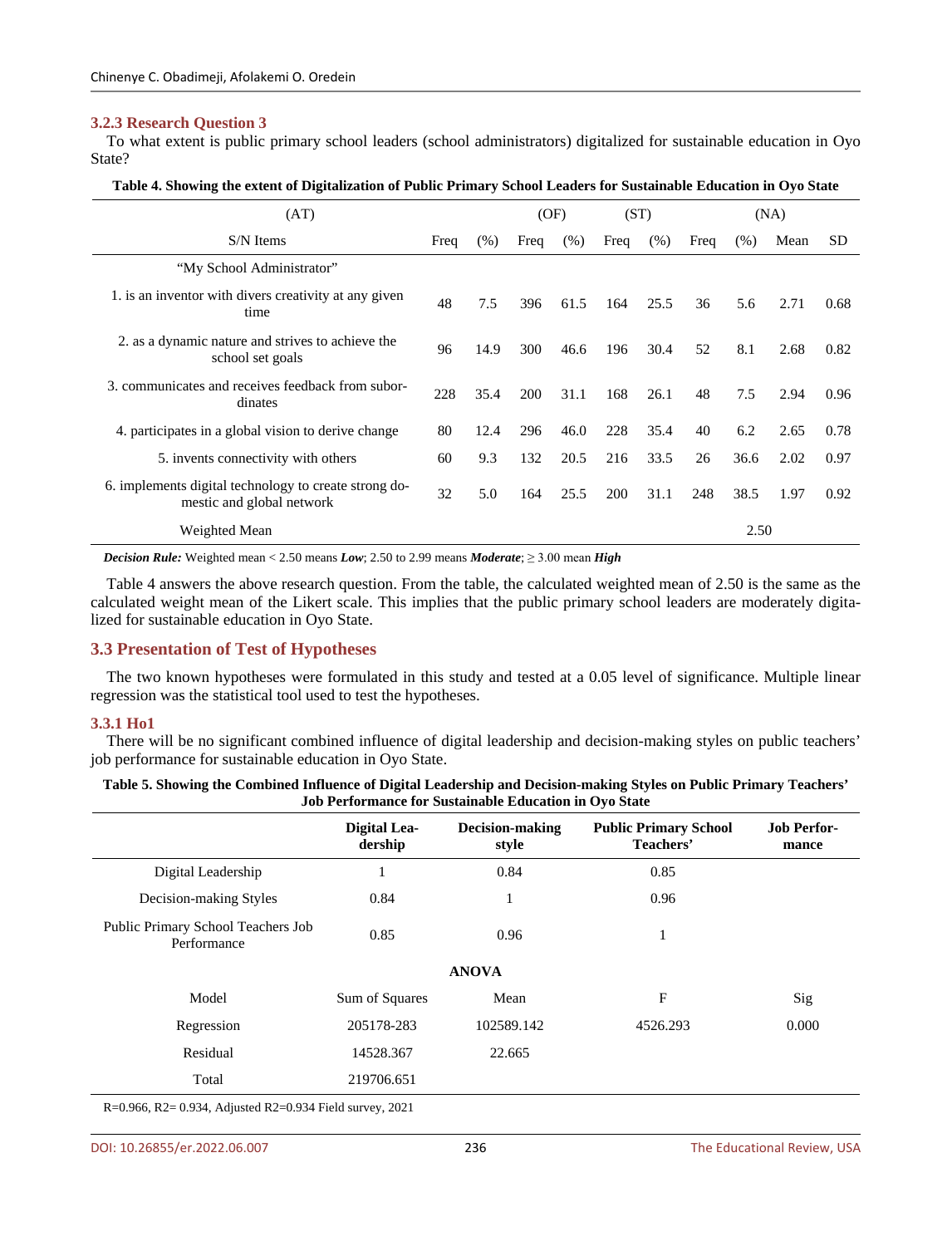Table 5 reveals the combined influence of digital leadership and decision-making styles on public primary teachers' job performance for sustainable education in Oyo State. From the table, it was deducted that F-test is significant (p-value  $< 0.05$ ). This implies that there exists a very strong positive correlation (R= 0.966) between the independent variables and the dependent variable. From the table, the adjusted R2 (0.934) indicates that approximately 93.4% of the public primary school teachers' job performance for sustainable education in Oyo State is determined by the combination of digital leadership and decision-making styles.

## **3.3.2 Ho2**

There will be no significant relative influence of digital leadership and decision-making styles on public teachers' job performance for sustainable education in Oyo State.

| Table of Showing the Significant Kelative Hindence of Digital Ecadership and Decision making Styles on I done I Hindi y<br>Teachers' Job Performance for sustainable education in Ovo State |  |                                   |             |                                 |     |  |  |  |
|---------------------------------------------------------------------------------------------------------------------------------------------------------------------------------------------|--|-----------------------------------|-------------|---------------------------------|-----|--|--|--|
| Coefficient                                                                                                                                                                                 |  |                                   |             |                                 |     |  |  |  |
|                                                                                                                                                                                             |  | <b>Unstandardized Coefficient</b> |             | <b>Standardized Coefficient</b> |     |  |  |  |
| Model                                                                                                                                                                                       |  | <b>Std. Error</b>                 | <b>Beta</b> | t-test                          | Sig |  |  |  |

Constant 23.346 0.297 0.000 78.547 0.000 Digital Leadership 6.198E-05 0.000 0.143 7.722 0.000 Decision-making Styles 0.000 0.000 0.844 45.699 0.000

| Table 6. Showing the Significant Relative Influence of Digital Leadership and Decision-making Styles on Public Primary |  |  |  |  |  |  |  |
|------------------------------------------------------------------------------------------------------------------------|--|--|--|--|--|--|--|
| Teachers' Job Performance for sustainable education in Ovo State                                                       |  |  |  |  |  |  |  |

| Table 6 depicts the significant relative influence of digital leadership and decision-making styles on public primary |  |  |  |  |
|-----------------------------------------------------------------------------------------------------------------------|--|--|--|--|
| school teachers' job performance for sustainable education in Oyo State.                                              |  |  |  |  |

# **4. Discussion**

Field survey, 2021

Dependent Variable: Public Primary School Teachers Job Performance

Recall that a mixed method was used as data collection that is, structured interview guide and questionnaire (triangulation method). The structured interview guide was used among school administrators while the questionnaire was used on public primary school teachers in Oyo State. The structured interview guide was used to ascertain the comparison on the filled questionnaire by the public primary school teachers from each sampled school in Oyo State. Findings reveal that there is a comparison between the structured filled interview guide by school administrators and the filled teachers' questionnaire from each of the sampled schools in Oyo State.

Table 1 shows the gender demographic data, highest qualification used and years of experience of respondents. From the table, the female gender has the highest percentage of 72.7% against the male gender of 27.3%. The most qualification used by the respondents is Bachelor of Education (B.Ed) /B.Sc(Ed) / B.A (Ed) with 46.6% followed by Nigeria Certificate in Education (NCE) with the percentage of 42.2% and the least is Master of Education (M.Ed) having a percentage of 11.2%. It also reveals the highest number of years of experience in the teaching field. It reveals that 0-10 years of experience in the teaching field has the highest per cent of 57.1%. This is in support of Sobakh (2017) and Adeyemo, Sehoole, and Cueno (2015) who states that a qualified public primary school teacher is expected to have a Bachelor of Education (B.Ed) as the minimum basic requirement in the teaching field which is a vital factor in determining teachers' job performance for sustainable education in the public primary school.

Teaching is an occupation. It is an act of imparting knowledge from the knowledgeable to the unknowledgeable. It is an engagement with learners to able them understand the concept, application of knowledge and processes. Those who impart knowledge to the pupils in government public primary schools are known as teachers. A teacher is an individual who is employed to render the service of teaching. A teacher is an individual who has the professional development in the practices of teaching. The ability to commence teaching from known to unknown by the public primary school teachers in Oyo State implies that such a person is a certified individual. Sobakh (2017) believes that teaching from known to the unknown is one of the teaching techniques which could enhance learning. This is followed by regular attendance of the public primary school teachers in Oyo State with 62.7%. This means that public primary school teachers in Oyo State attend school regularly. The regular attendance of teachers enables the teachers' to identify their pupils by their names with 56%. Knowing pupils by their names is a determinant of teachers' job performance for sustainable education. The least here is the use of instructional material by the public primary school teachers in Oyo State with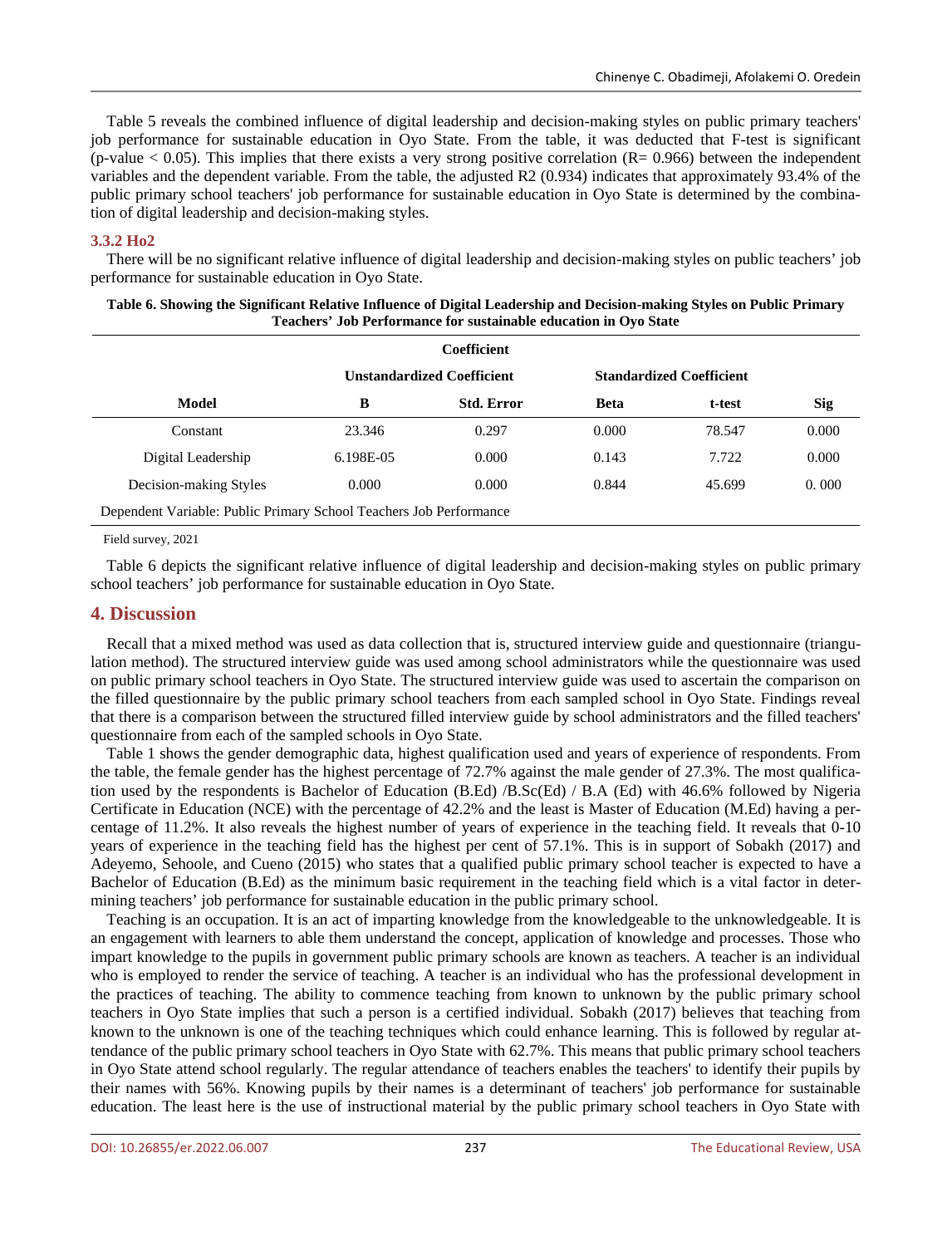43.5%. It shows that some teachers do not use instructional material in the course of teaching-learning activities. This could be based on the subject type, subject topic, and availability of the instructional material, safety use or precaution of the use of instructional material among others. But from the table (3.2.1), it reveals that the weighted mean of teachers' job performance for sustainable education is 3.50 as against the ordinal mean of 2.50. This table shows that teachers' job performance is high, except for the use of instructional material and the likely reasons have been spotted earlier. In other words, the level of public primary school teachers' job performance for sustainable education in Oyo State is high.

In a school setting, the dynamic nature of the school administrator determines the decision-making style. From table (3.2.2), the most adopted decision-making style in Oyo State public primary schools for sustainable education is the directive decision-making style with 41%. This is in accord with Hodgetts and Legar (2005), a directive decision-making style is a style that relies on an autocratic model where the person in charge uses his or her knowledge and experience to choose the best course of action. He focuses on facts and makes quick decisions but is not necessarily optimal. This type of decision-making style could be used by the leaders or school administrators who are in the early stage of their career to study organizational behaviour. It could be used when the task is unstructured and the subordinates are inexperienced. Using such a decision-making style, school administrators still strives to achieve the organizational set goals timely. From the subordinates' perspective, this type of decision-making style provides role clarity, clear expectations, satisfaction with work and supervision, satisfaction with the school, lower stress and increases job performance. The directive decision-making style is followed by the conceptual decision-making style with 24.2%. This is a decision-making style that seems to have in-depth on a situation. In agreement with Antonie (2015), leaders who use conceptual decision-making styles are thinking people. They take their time before making any decision. This type of decision-making style can be used for long term projects and planning. The least decision-making style is the behavioural decision-making style with 20.5%. Conforming to Onley (2019), this is a decision-making style made from the impressions of the subordinates' suggestions and focuses on communication. They mainly have a strong concern for people and are open to suggestions.

Decision-making is not simple intellectual reasoning, it is an act of making or selecting the most suitable choice from two or more alternatives in solving a particular problem. The outcome of this recent study negates the study carried out by Imhangbe. Okecha and Obozuwa (2018), on the effect of Principal Leadership Style of Teachers' Job Performance. From the study of effects of Principal Leadership Style of Teachers' Job Performance, findings show that directive leadership decision-making style was least used. The study reveals that the directive leadership style in decision-making has a low tolerance for complexity and ambiguity, which gives rise to a negative relationship between the school administrator and teachers' job performance. But from this present study, the implication of this is that the most decision-making style of public primary school administrators for sustainable education in Oyo State is the directive decision-making style. This means that majority of the public primary school administrator uses a directive decision-making style. Hence, just as Hodgetts and Legar (2005), they are autocratic. But because in making a decision, every school administrator needs to consider factors such as the type, nature of the problem, age group affected by the problem, and environment where the problem is situated among others. This means that there is no best decision-making style as most school administrators' uses a directive decision-making style and may sometimes use a conceptual decision-making style. The behavioural decision-making style is the least decision-making style used by school administrators in Oyo State primary school.

Table 4 shows that the school leaders are moderately digitalized for sustainable education in Oyo State. The implication is that some school leaders are within reasonable limits with the use of technology in communication and decision-making. This is following Nantermu (2020), who states that digitalization is the use of Microsoft programs to innovate or rebrand the output of an organisation and value-producing opportunities. This simply means that digitalization is beyond the use of computers in an organisation but rather the use of Microsoft programs in increasing the value of the product. COVID-19 exposes the lapses of some leaders in decision-making towards achieving the stated educational goals not only in Oyo State but also in Nigeria as a country. But because Oyo State school administrators are poor digital inventors, thus they are also not dynamic. For sustainable education in Oyo State, both school administrators and public primary school teachers need to be digitalized.

The null hypothesis that states that there will be no significant combined influence of digital leadership and decision-making styles on public primary teachers' job performance for sustainable education in Oyo State was rejected. There is a significant combined influence of digital leadership and decision-making styles on public primary teachers' job performance for sustainable education in Oyo State. This shows that school administrators becoming digital leaders' can use decision-making style to influence positively teachers' job performance in the State. This is in line with Nan-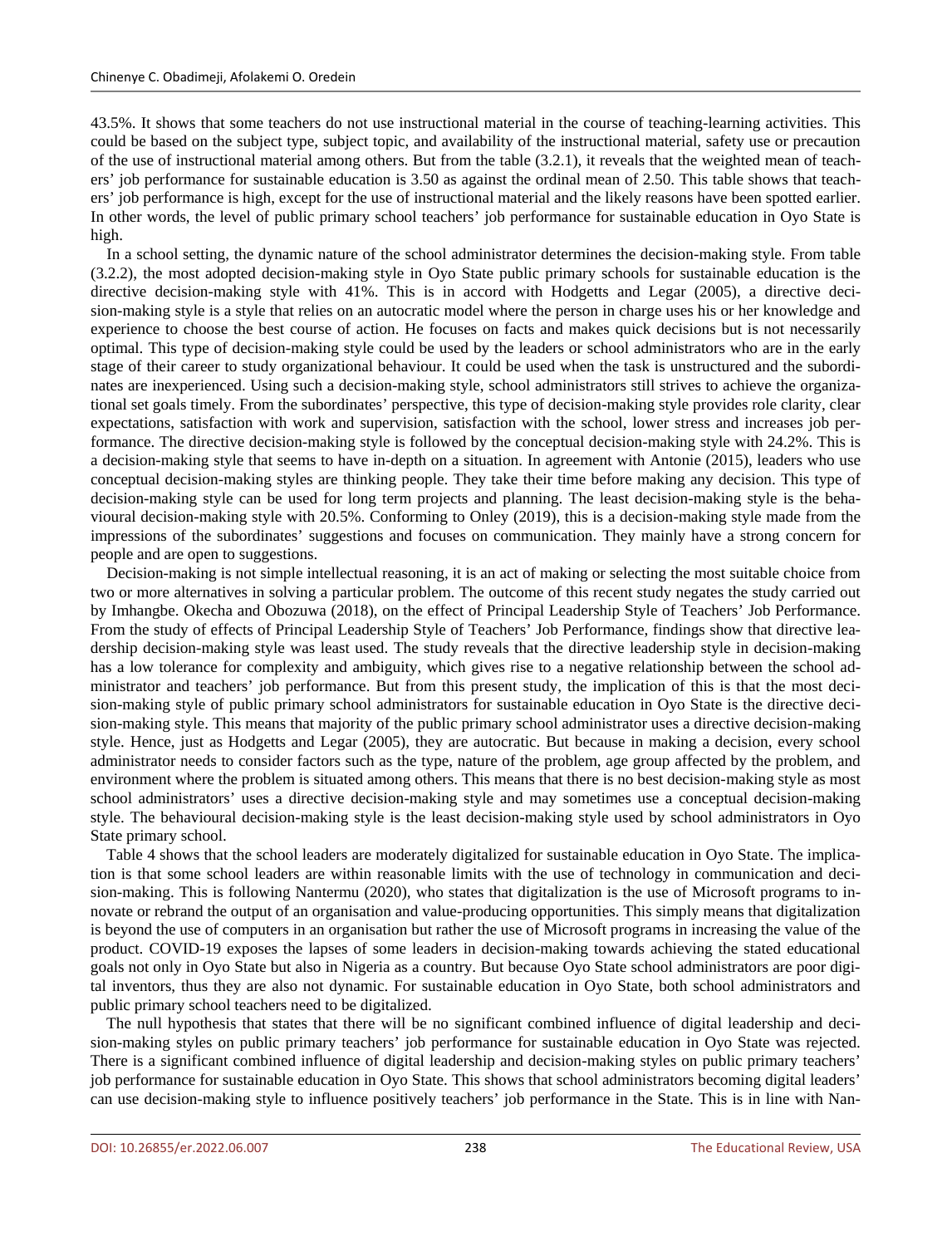termu (2020) who believes that digitalization has been powerful enough to have implications on current and future leadership practices. Similarly, digital leaders can also use a particular decision-making style (directive decision-making style, conceptual decision-making style, behavioural decision-making style, analytical decision-making style) in any decision-making. It calls for school administrators being creative, dynamic and inventive.

The null hypothesis that states that there will be no significant relative influence of digital leadership and decision-making styles on public primary school teachers' job performance for sustainable education in Oyo State was also rejected. There is a significant relative influence of digital leadership and decision-making styles on public primary school teachers' job performance for sustainable education in Oyo State. This simply means that there exists a significant relative influence of digital leadership and decision-making styles on public primary school teachers' job performance for sustainable education in Oyo State. From Table 6, only the analytical decision-making style is insignificant. This means that a public primary school leader (school administrator) can make use of either of the decision-making styles to influence public primary school teachers' job performance for sustainable education. This also means that there is no best decision-making style, rather, school leaders (school administrators) can consider factors or circumstances before choosing a decision-making style. In agreement with Bryson (2006), appropriate decision-making style by public primary school leaders (school administrators) can have a significant relative influence on public primary school teachers' job performance for sustainable education in the State. This means that school administrators can combine knowledge and application of digital leadership in decision-making for effective public primary school teachers' job performance in Oyo State.

# **5. Conclusion**

The findings of this study suggest that there are more female public primary school teachers at the public primary school than their male counterparts. Most of the teachers in public primary schools have a Bachelor of Education (B.Ed)/B.Sc. (Ed)/ B.A (Ed) as the highest qualification used and 0-10 years of experience as the highest number of years of experience in the teaching field. To determine the level of teachers' job performance for sustainable education in the State, teachers' job performance in Oyo State public primary schools at all times is higher except on the use of instructional material. Instructional materials are often used based on the topic, availability of the instructional material and age of the learners among others.

Again, this study also reveals that the most adopted decision-making style in Oyo State public primary schools for a sustainable education is the directive decision-making style. In this era, this study has unveiled the truth on the extent of public primary school leaders' digitalization in Oyo State. It also shows that public primary school leaders are moderately digitalized. The ability to find answers to the independent variables (digital leadership and decision-making styles) on the dependent variable (public primary school teachers' job performance) implies that there is a combined influence of digital leadership and decision-making styles on public primary school teachers' job performance for sustainable education in Oyo State. The study reveals that there is a relative influence of digital leadership and decision-making styles on teachers' job performance for sustainable education in Oyo State.

# **6. Recommendations**

Based on the findings of this study, the following are recommended:

1) Public primary school teachers should ensure to use appropriate instructional materials at all times during teaching and learning activities to foster learning in the learners for sustainable education.

2) School administrators should not rely on a specific decision-making style rather, should depend on the situation that is being handled.

3) For sustainable education, the government needs to reappraise rules and regulations made to govern the teaching profession and equip the educational sector with improved technology, especially at the primary schools to boost the teaching and learning process in Oyo State. She should create seminars for the school administrator on the effective use of technology in decision-making. There should be self-development of the school administrator on the use of software programs, applications, among others.

4) Public primary school teachers also need self-development on the effective use of digital devices in improving their job performance and likewise improve pupils' academic achievement. Pupils should be encouraged to install educational applications which will facilitate learning.

5) In this digital era, school administrators should incorporate digital leadership and decision-making styles in other to improve public primary school teachers' job performance for sustainable education in the State.